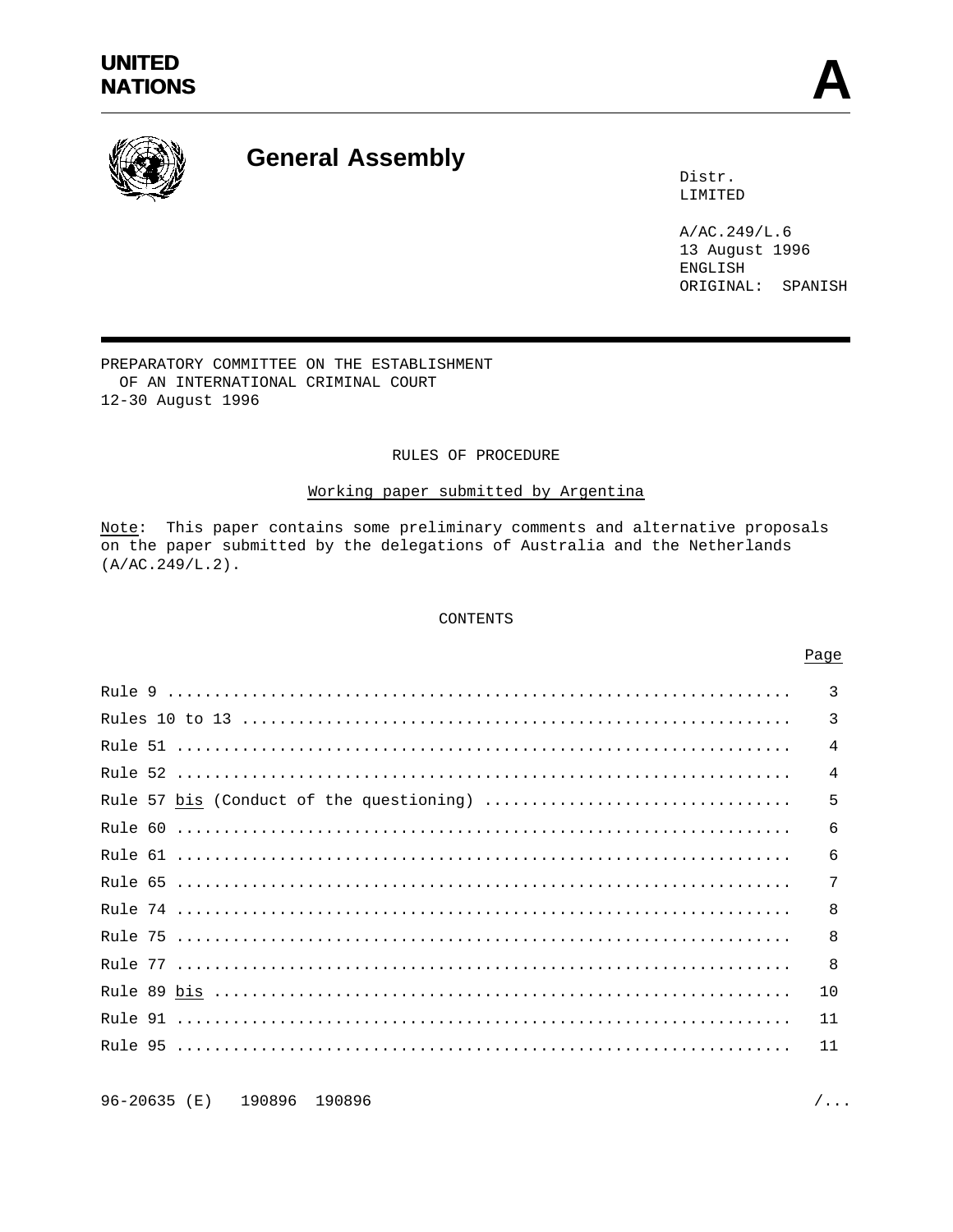# CONTENTS (continued)

# Page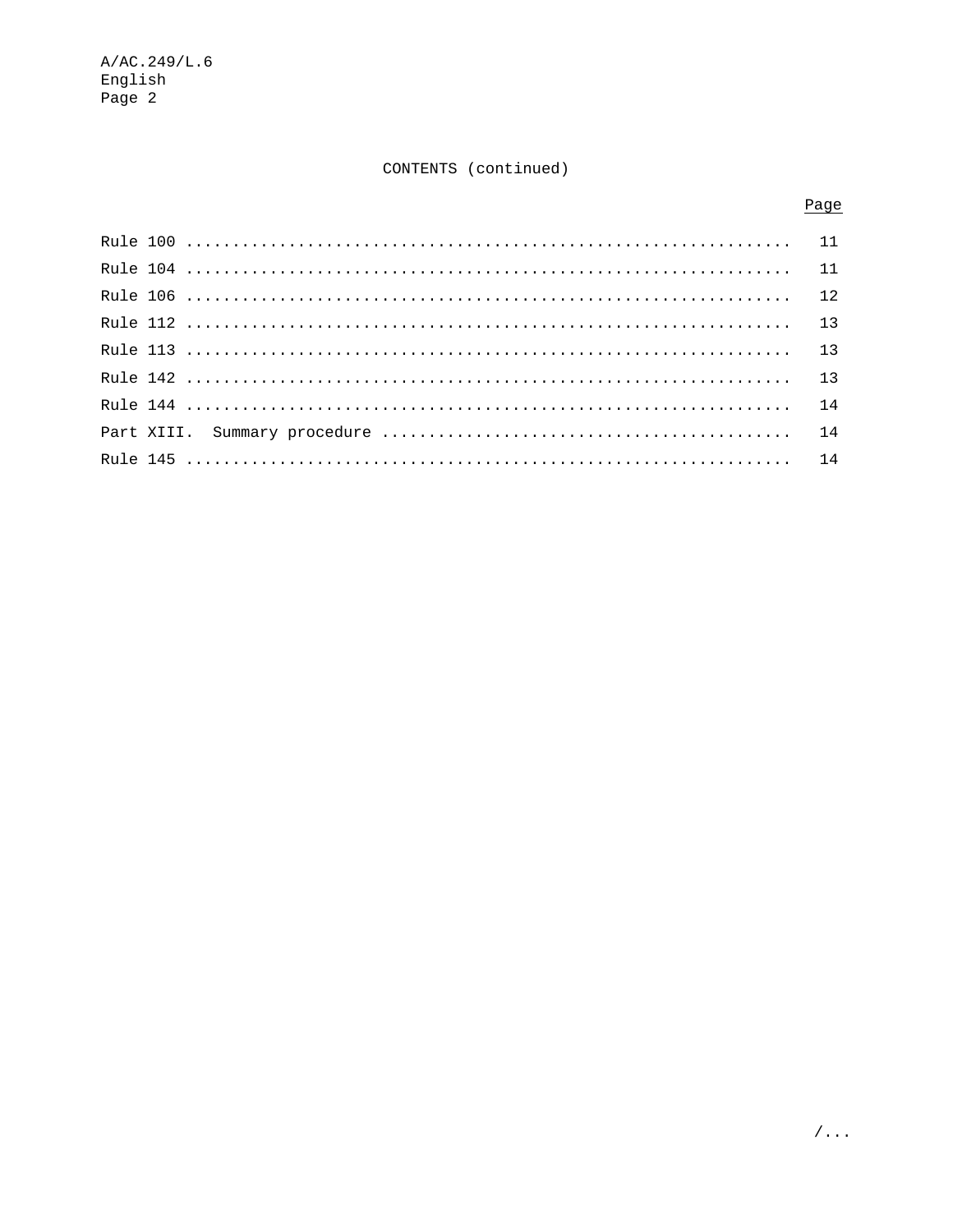# Rule 9

(A) No member of the Presidency who has participated in a decision by the Presidency under articles X (A 26(3), 27(5), 28, 29, 30(3) ILC) of the Statute concerning the case being tried or under appeal may sit as a member of the Trial or Appeals Chamber in that case. No Judge who has made a decision under articles X  $(A \ 26(3), \ 27(5), \ 28, \ 29, \ 30(3)$  ILC) of the Statute concerning the case being tried or under appeal pursuant to a delegation from the Presidency under article X (A 8(5) ILC) of the Statute may sit as a member of the Trial or Appeals Chamber in that case.

(B) A member of the Presidency who participated in the confirmation of the indictment against a suspect under article X (A 27(2) ILC) of the Statute may not subsequently sit as a member of the Trial Chamber for the trial of that accused or as a member of the Appeals Chamber hearing an appeal in relation to that trial.

(E) If a Judge is disqualified from continuing to sit in a part-heard trial and thereby deprives the Trial Chamber of its required quorum under article X (A 45(1) ILC) of the Statute, he or she shall be replaced immediately by an alternate Judge if the Trial Chamber has from the start of the trial comprised more than the required number of Judges. Otherwise, the Presidency shall order a retrial.

[Note: The proposed reforms are based on a strict interpretation of the principle of impartiality; it is felt that a judge who has sat previously in the same case, even if he or she has not played a decisive role, runs the risk of being subjected to influences which may prevent him or her from making an impartial decision. Therefore, it is preferable to establish an explicit rule in line with part of the jurisprudence of the European Court of Human Rights, in the cases of "Piersack v. Belgium" (1982) and "De Cubber v. Belgium" (1984) prohibiting the subsequent participation of the judge in the decision on the case, thereby avoiding an interminable discussion of the potential effects of the specific action taken by the judge for the principle in question. A similar general rule should be added to article 8(5) of the draft Statute prepared by ILC. The amendment of subrule (E) is based on the so-called "principle of immediacy", according to which only those who have witnessed the trial proceedings in their entirety are in a position to pass judgement.]

# Rules 10 to 13

For the cases of illness or other incapacity (Rule 10 (A)), death (Rule 11 (A)), loss of office (Rule 12 (A)) or resignation (Rule 13 (A)) of a member of the Trial Chamber, the following formula is proposed:

If a Judge sitting as a member of the Trial Chamber is unable to continue sitting in a part-heard trial owing to illness or other incapacity, the Presiding Judge may adjourn the proceedings, if the cause of that inability seems likely to be of short duration. Otherwise, or if the cause of the

/...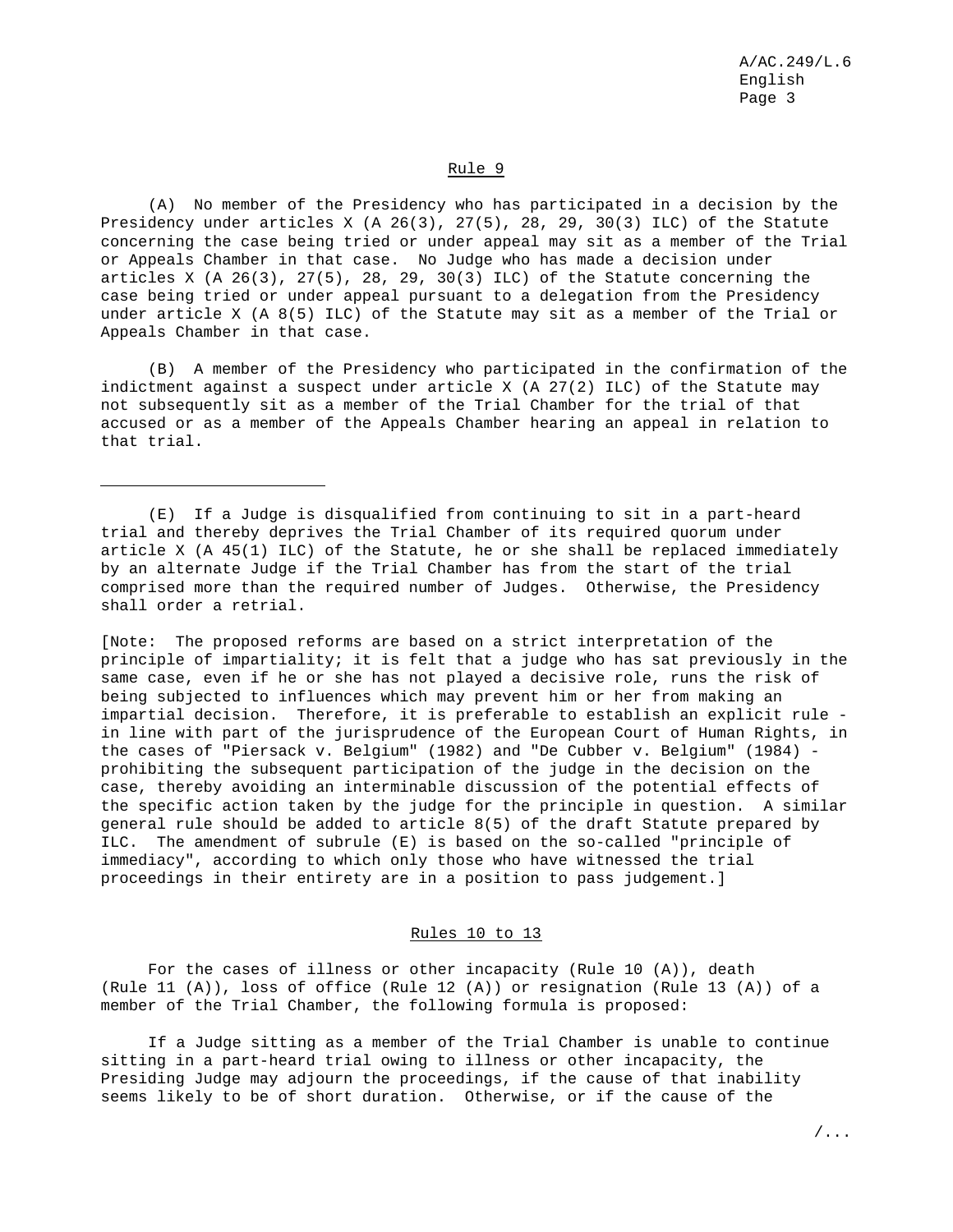inability is still present 10 days after the adjournment, the Presiding Judge shall report to the Presidency, which shall order a retrial. If the Trial Chamber has comprised more than the required number of Judges from the start of the trial, the Judge in question shall be replaced immediately by an alternate Judge. This rule shall also apply to cases of death, loss of office or resignation of a Judge from the Trial Chamber.

[Note: The basis for this amendment is the same as that for Rule 9 (E). Only a Judge who has been present without interruption throughout the trial is in a position to pass judgement in a case. Alternative measures, such as audio and video recordings, cannot substitute for the judge's direct sensory perception of what takes place in the courtroom, and therefore do not constitute justifiable exceptions to the principle in question. In appellate proceedings, on the other hand, the principle of immediacy is much more limited in scope, since, as a rule, the Appeals Chamber bases its decision on the trial record. Therefore, the rules applicable in case of the death, incapacity or other impediment of a member of the Appeals Chamber have not been amended.]

# Rule 51

(C) No person who has witnessed the act with which the accused is charged shall be admitted as defence counsel, nor shall a defence counsel be allowed to participate or continue to participate in the proceedings if there is a strong likelihood, according to objective information, that:

1. He or she participated or is participating in any of the offences under examination in the proceedings;

2. He or she has committed the crime of abetting or concealing the commission of these offences;

3. He or she participates with the accused in an illicit association or other type of unlawful organization that has a connection with the offence under examination in the proceedings;

4. He or she participated or is participating in an escape attempt on the part of the accused.

[Note: Subrule (C) is intended to prevent situations where the criminal investigation is thwarted by connivance between the suspect and a counsel who is involved in the offence under examination in the proceedings; for example, through an agreement to destroy or hide evidence or to intimidate witnesses.]

# Rule 52

(G) If a suspect or an accused is not indigent but does not wish to retain defence counsel, the Court shall none the less assign defence counsel from the list kept by the Registrar, and shall then seek to recover the cost of providing defence counsel according to the procedure laid down in subrule (H). If a suspect or an accused person elects to conduct his or her own defence, he or she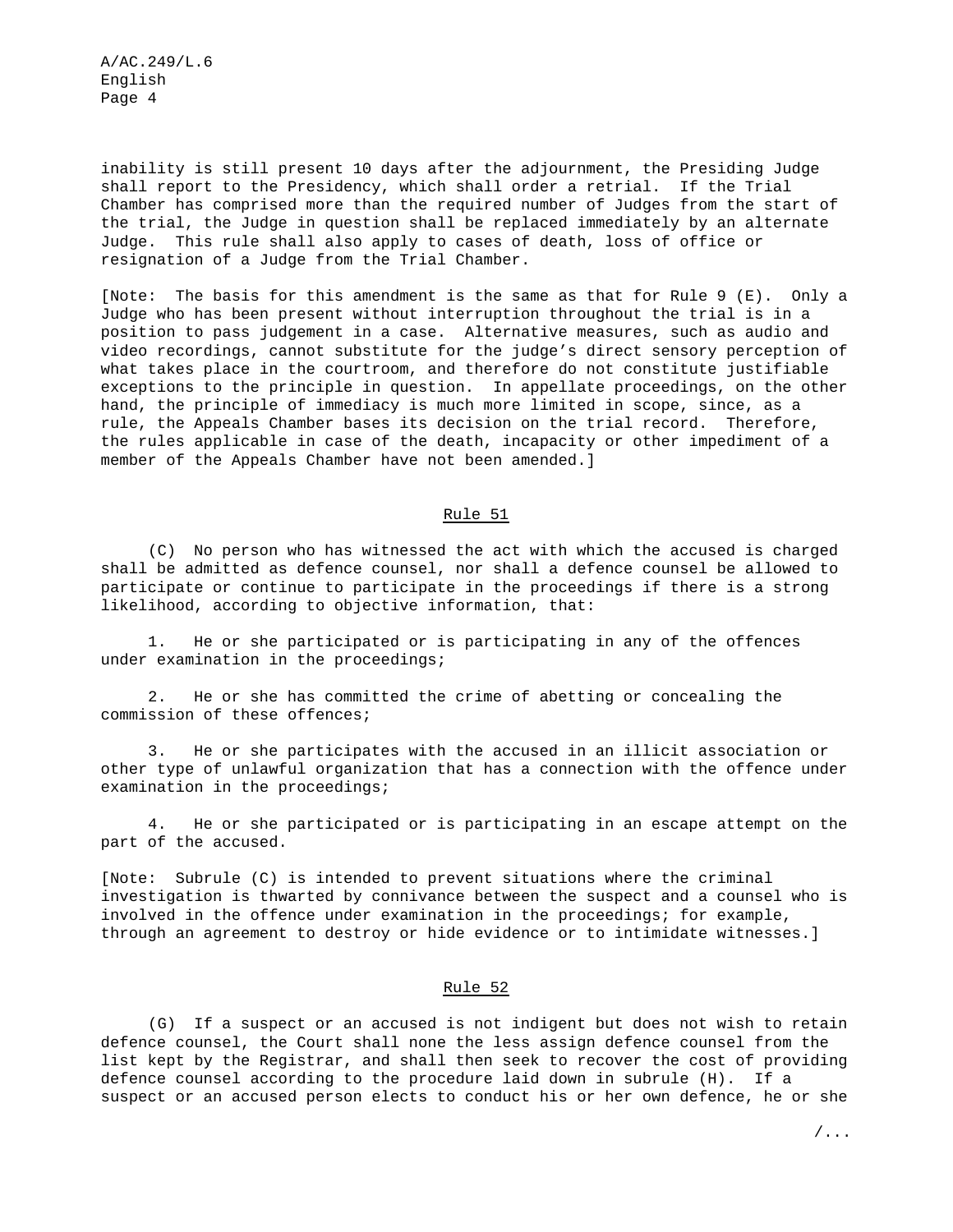shall so notify the Registrar in writing at the first opportunity. However, if the Trial or Appeals Chamber considers that the technical defence is thereby impaired, it shall automatically order the assignment of defence counsel from the list kept by the Registrar, and may subsequently recover the cost of providing defence counsel if the suspect or the accused is not indigent.

(I) No defence counsel may represent more than one indicted person or accused in the same trial.

(J) If the defence counsel of a suspect or an accused resigns the defence or abandons it during the proceedings, the Trial or Appeals Chamber shall give the suspect or the accused a specific time period in which to retain other defence counsel. If, at the end of that time, the suspect or the accused has not retained counsel or stated his or her intention to defend himself or herself in person, defence counsel shall be assigned automatically from the list kept by the Registrar. Subrules (G) and (H) shall also apply in this case.

[Note: The amendments to subrule (G) and new subrules (I) and (J) are designed to ensure that the suspect or the accused has effective technical assistance. The general principle is that, in all cases, the suspect or the accused must have the support of expert defence counsel. The possibility of defence in person is limited to those cases where the suspect or the accused demonstrates that he or she is capable of defending himself or herself against the prosecution. This seems nearly indispensable in proceedings which, broadly speaking, are based on the general principles of the adversary system: a suspect or an accused without any kind of technical knowledge is unlikely to be evenly matched against a professional prosecutor.]

# Rule 57 bis

## Conduct of the questioning

Before commencement of the questioning, the suspect shall be informed in detail of the acts of which he is accused, along with all available background information relating to them, a summary of the content of the existing pieces of evidence and the applicable criminal laws. He or she shall also be informed of his or her right to remain silent without it being used against him or her.

Before questions are posed, the suspect shall be invited to make such statement as he or she deems appropriate on the matter under investigation, and to indicate any pieces of evidence that it would be advisable to obtain. In no case shall the suspect be required to undertake to tell the truth, or subjected to any type of coercion, threat or promise, except as expressly authorized under criminal or procedural law, nor shall he or she be obliged or induced by any means to speak against his will.

No method that compromises the freedom of decision of the suspect shall be employed during the questioning. The questions posed shall be clear and precise. If, in the course of the questioning, the suspect shows signs of fatigue or loss of composure, the questioning shall be adjourned until those indications are no longer present.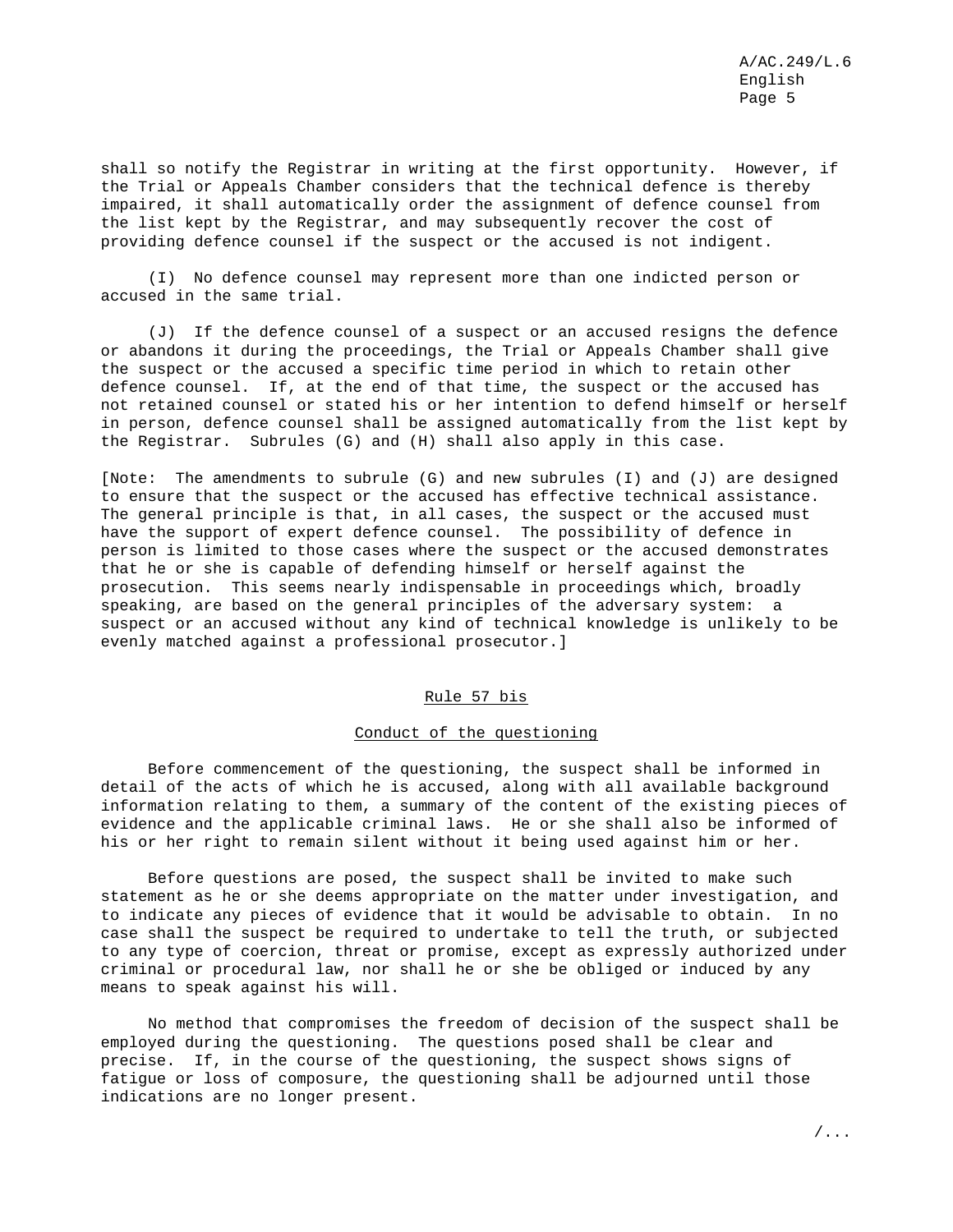Breach of or failure to observe this rule shall render inadmissible the information and evidence obtained through the questioning, unless favourable to the suspect.

[Note: The proposed rule establishes a series of minimum principles to guarantee the rights of the suspect during questioning. Basically, it aims at ensuring that the statements by the suspect constitute, first and foremost, a means of defence, as stipulated in the majority of legal systems based on the European-Continental model. Accordingly, it regulates the prohibited methods of questioning and clearly establishes the suspect's ability to intervene and the duty to inform him or her, before beginning the questioning, of the acts of which he or she is accused and his right to remain silent.]

### Rule 60

(A) If in the course of an investigation the Prosecutor is satisfied that there is a prima facie case that a suspect has committed a crime within the jurisdiction of the Court, he or she shall prepare in writing and forward to the Registrar under article X (A  $27(1)$  ILC) an indictment for confirmation by the Indictment Chamber, together with supporting material.

(E) The Registrar shall forward the indictment and supporting material to the Indictment Chamber, which will inform the Prosecutor of the date fixed for review of the indictment.

[Note: Both the ILC draft Statute and the draft rules of procedure provide for the Presidency of the Court to be responsible for confirmation of indictments. Traditionally, in legislation based on the European-Continental model, this task belongs to a specific jurisdictional organ, which in the proposed rule is called the "Indictment Chamber", following the French term. It seems preferable that an organ separate from the Presidency, which has had no prior involvement in the case, should be responsible for determining the factual reliability and legal correctness of the indictment.]

### Rule 61

(A) On reviewing the indictment, the Indictment Chamber shall hear the Prosecutor, who may present additional material in support of any count. The Indictment Chamber may also require the Prosecutor to present additional material in support of any count. The proceedings may be adjourned to allow additional material to be produced.

(B) Whether the accused was held by order of the Court, or, being at liberty, voluntarily submitted himself or herself to its jurisdiction, the Indictment Chamber shall notify the suspect of the date fixed for the examination of the indictment, and shall transmit to him or her a copy of the document submitted by the Prosecutor. On the day of the hearing, the Indictment Chamber shall hear the accused, who may raise objections against the indictment,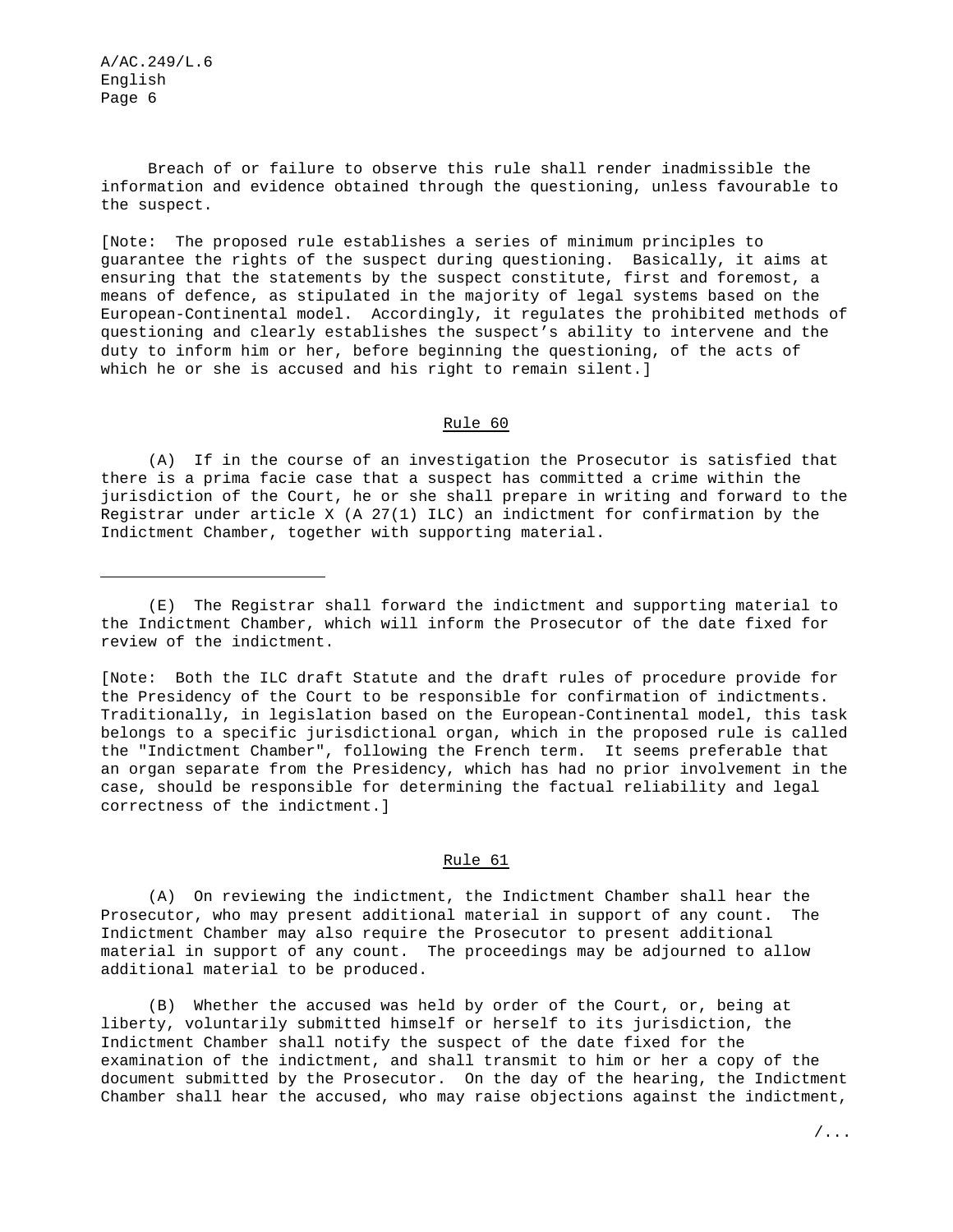point out any defects it may contain, criticize the evidence supporting it and draw attention to any evidence relevant to a decision on the existence of a prima facie criminal case that was omitted by the Prosecutor. If this is the first submission by the accused, he or she may at the same time raise the other objections referred to in Rule 79 (A), or wait for the sixty-day period provided under paragraph (B) of that rule.

(C) The Indictment Chamber shall determine in relation to each count whether a prima facie case exists with respect to a crime within the Court's jurisdiction and dismiss those counts where such a case does not exist.

(D) [Paragraph (C) of the original retained without change]

(E) If a prima facie case is found to exist in relation to one or more counts in the indictment, the Indictment Chamber shall determine whether, having regard, inter alia, to the matters referred to in article X (A 35 ILC) of the Statute, the case should on the information available be heard by the Court.

(F) If the Indictment Chamber determines that the case should be heard by the Court, it shall confirm the indictment and request the Presidency to establish a Trial Chamber.

[Note: The proposed changes in rule 61 govern the general outline of the procedure for review of an indictment by the Indictment Chamber. The major innovation lies in granting the ability to intervene at this stage to an accused who has been detained or who has submitted himself or herself to the jurisdiction of the Court, giving him or her a preliminary opportunity to criticize and object to the Prosecutor's indictment. At the same time, the submission of those objections granted under Rule 79 is permitted, in accordance with article 34 of the draft statute.]

### Rule 65

The Prosecutor may amend an indictment, without leave, at any time before it is confirmed in the review proceedings under article X (A 27 ILC) of the Statute, but thereafter only with leave of the Indictment Chamber, or, if at trial, with leave of the Trial Chamber. If leave to amend is granted, the amended indictment shall be transmitted to the accused and to his or her counsel, and where necessary the date for trial shall be postponed to ensure adequate time for the preparation of the defence.

The indictment may be amended when the Prosecutor wishes to introduce a new fact or circumstance that changes the legal category or the penalty for the act or acts in the indictment, or because of the disclosure of a new crime related to the act or acts contained in the indictment.

[Note: There are two changes to the original text. First, naturally, the organ responsible for giving leave to amend the indictment prior to confirmation: this duty is reserved for the Indictment Chamber. Next, minimum standards are established for amending an indictment, following the traditional pattern of European-Continental legal systems.]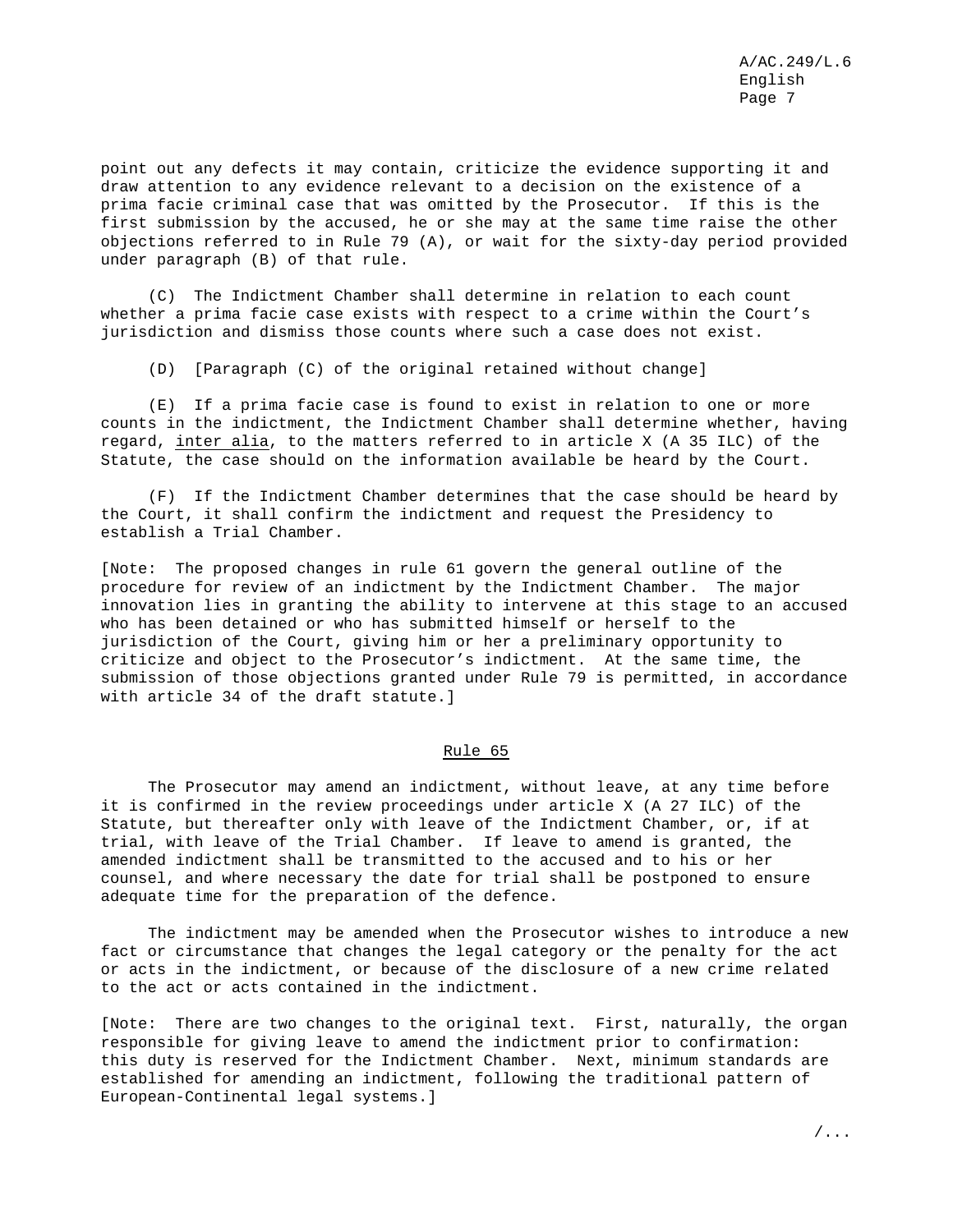Rule 74

(iii) [The Trial Chamber shall] call upon the accused, once all the counts have been read, to make any statement deemed appropriate concerning the indictment and the counts contained therein;

(iv) If the accused admits any or all of the acts contained in the indictment, order the judge to follow the summary procedure provided under Rule 145 and instruct the Registrar to set a date for a hearing;

(v) In other cases, after the suspect has been heard, instruct the Registrar to set a date for trial;

(vi) Instruct the Registrar to set other dates as appropriate.

[Note: The original version of this rule established the possibility that the accused could plead guilty to the facts in the indictment, which would have the effect of sending the proceedings directly to the sentencing phase under Rule 118. Thus, the Trial Chamber would have asked the accused, after the reading of each count, if he pleaded guilty or not guilty to the count. The "guilty plea", however, is not an institution that is accepted by legal systems based on the European-Continental model; for some countries, such a regulation could, in addition, be unacceptable by reason of limitations in their domestic law. An intermediate solution was sought through the "summary procedure" described in Rule 145, which is a well-known institution in the European-Continental sphere and which partially fulfils a function similar to the "guilty plea", basically by the savings in time and effort it represents. One important difference, at any rate, is that the accused is not ordered to plead guilty or not guilty to the counts in the indictment, but is called on to make any statement he or she considers appropriate after the indictment is read; only if, on this occasion, the accused admits that the facts described in the indictment are true can there be recourse to the summary procedure.]

# Rule 75

[A second paragraph is added.] The questioning shall be governed by the provisions laid down in Rule 57 bis.

[Note: The guarantees and restrictions established in the new Rule 57 bis in favour of a suspect obviously apply also for the questioning of an accused.]

# Rule 77

(A) Once detained, an accused may not be released except upon an order of the Trial Chamber.

(B) Release may be ordered by the Trial Chamber after hearing the host country and only if it is satisfied that the accused will appear for trial and,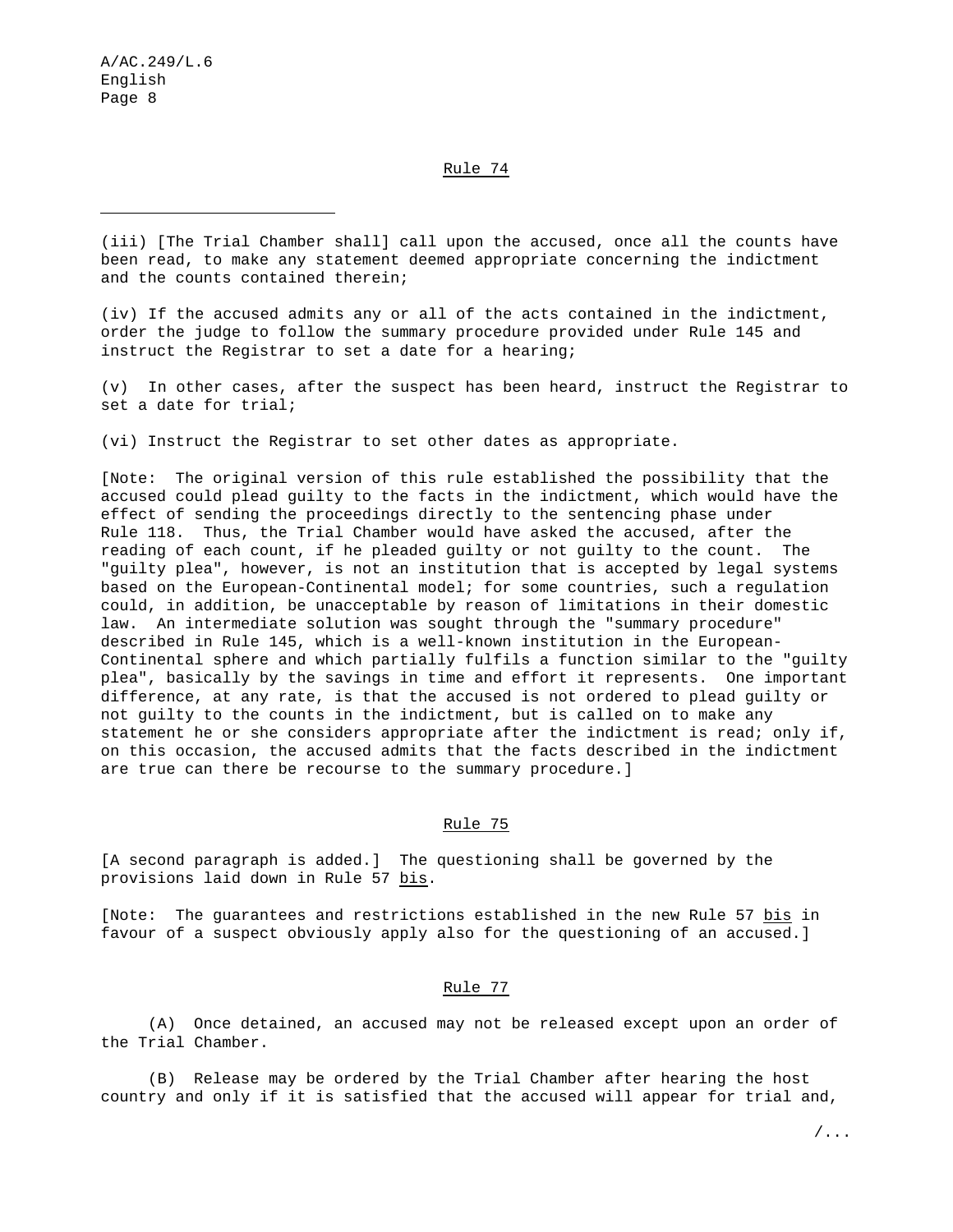if released, will not pose a danger to any victim, witness or other person, nor obstruct the investigation and trial by means of the destruction or concealment of evidence or by intimidation or threats against witnesses.

(C) The Trial Chamber may impose such conditions upon the release of the accused as it may determine appropriate, including the execution of a bail bond or surety and the observance of such conditions as are necessary to ensure his or her presence for trial and the protection of others.

(D) When the Trial Chamber considers that the danger of escape or obstruction of the proceedings can reasonably be avoided by means other than imprisonment, it may impose one of the following measures:

(i) House arrest, in the home of the accused or in the custody of another person, under such surveillance as the Trial Chamber may provide;

(ii) The obligation to submit to the care or surveillance of a certain person or organization which will report periodically to the Court;

(iii) Forbidding the accused to leave the territory of the State in which he or she is located, or a geographical area determined by the Trial Chamber, without authorization.

The Trial Chamber may impose one or more of these measures as appropriate in the case, and may order such measures and communications as are required to ensure their fulfilment.

(E) Every three months, the Trial Chamber shall re-examine the reasons for which it ordered the detention of the accused and, as appropriate, order its continuation, its replacement by a different measure, or the unconditional release of the accused. Provisional detention of the accused before committal shall not extend beyond one year from the time at which it was pronounced. At the well-founded request of the Prosecutor, the Presidency may order its extension for an additional year, provided that the Prosecutor gives sufficient explanation of the necessity of the extension and can reasonably estimate the time required to bring the accused to trial.

(F) In no case shall the accused be kept in a place of imprisonment intended for the detention of convicted prisoners. He or she shall always be treated as innocent, and his or her conditions of detention shall respect his or her dignity and privacy. The provisions of the United Nations Standard Minimum Rules for the Treatment of Prisoners shall be observed.

(G) [The original paragraph (D) is retained unmodified.]

(H) An accused who is deprived of his or her liberty may request of the Trial Chamber his or her unconditional release or the replacement of detention by one of the measures listed in (D). He or she may also appeal a ruling against that request before the Appeals Chamber, in accordance with Rule 128.

[Note: The proposed modifications are based upon the need to add flexibility to an excessively strict regime of provisional detention, both in the draft Statute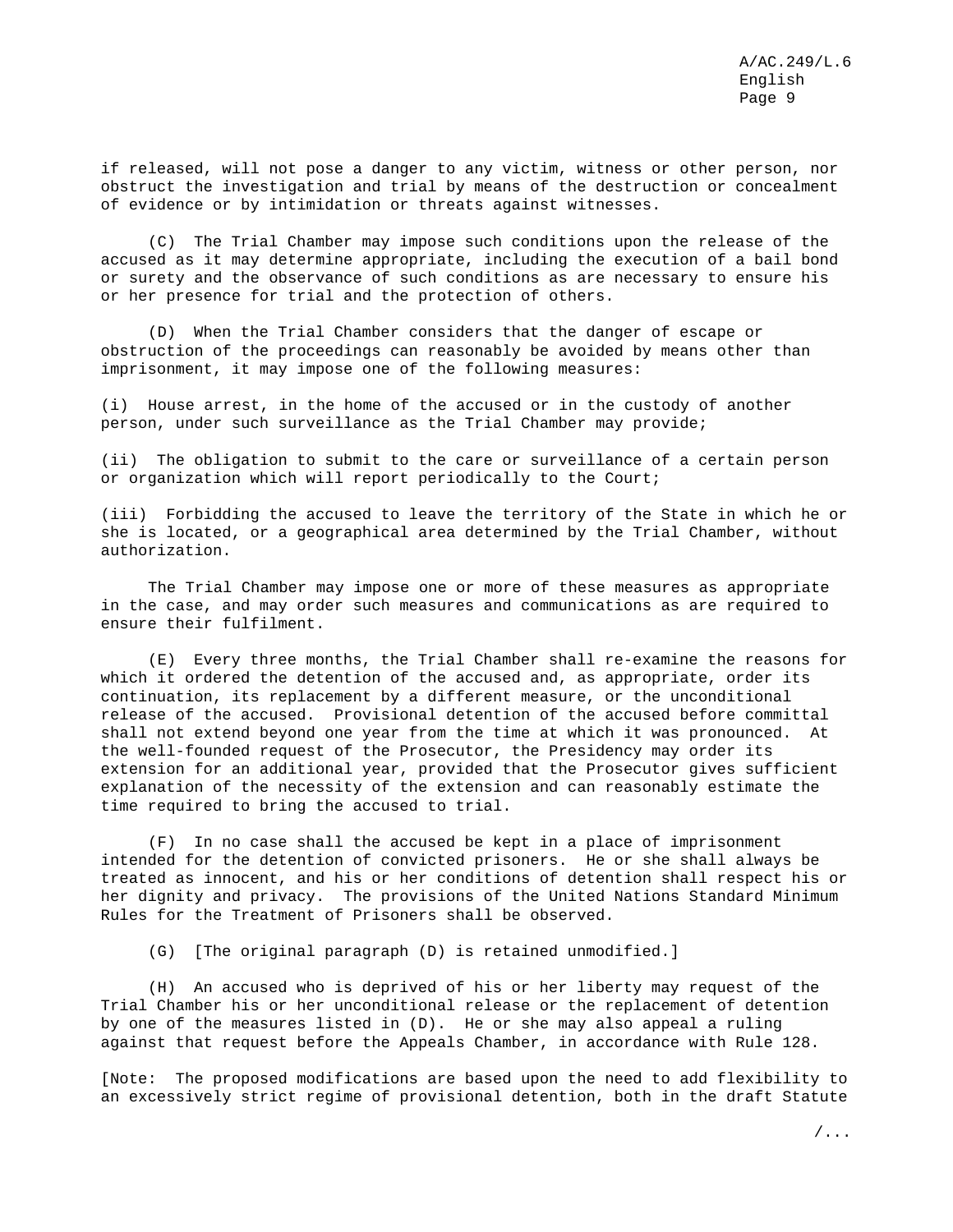(A 28 ILC) and in the original version of the Rules of Procedure, which appears to conflict with the principle of the exceptional nature of deprivation of liberty during the proceedings (article 9 (3) of the International Covenant of Civil and Political Rights). This is why we have essentially moved towards the adoption of alternatives to preventive detention, and the language of the original version of the rules has been somewhat toned down. In the same way, we have added a rule obliging the court which ordered the detention to periodically reconsider the reasons for it, as well as a time-limit rule. It has been considered appropriate to give the Trial Chamber the power to order detention while the accused is on trial, basically owing to the belief that the accused should be able to have recourse to another court (the Appeals Chamber) for an examination of the legitimacy of the measure. It would seem inconsistent with the draft Statute system if a decision of the Presidency could be reviewed by another organ of the Court.]

# Rule 89 bis

(A) When an inspection, re-enactment or expert opinion is needed, the nature and characteristics of which are such that it cannot later be fully reproduced during the trial, or when testimony is to be given by a witness who, owing to some hindrance which cannot easily be overcome, is expected to be unable to testify during the trial, the Prosecutor shall ask the Presidency to appoint a judge to carry out or supervise that act.

(B) The judge shall carry out or supervise the act after summoning the Prosecutor, the accused, and his or her counsel, who shall be entitled to be present and shall have the same rights of intervention as during the trial. An accused who is in detention shall be represented by his or her counsel unless he or she expressly asks to intervene personally and provided that he or she is detained in the same place where the act is carried out.

(C) When the identity of the accused is not known or when one of the acts listed in (A) is of extreme urgency, the Prosecutor may make a verbal request to the Presidency to appoint the judge, who shall carry out or supervise the act without being required to summon the persons listed in (B), designating a defence counsel to observe the act or to take part in it.

[Note: The new rule refers to what in the systems of the continental European tradition are termed "definitive and unrepeatable acts". They are acts which, by their nature, cannot be fully reproduced during the trial, but are normally incorporated by the reading of a document which records the way in which they were carried out. The role of the juge d'instruction is partially introduced, restricted to the carrying out or supervision of the act in question, and the prosecution and the accused and his or her counsel are given rights of intervention and supervision identical to those which they have during the trial.]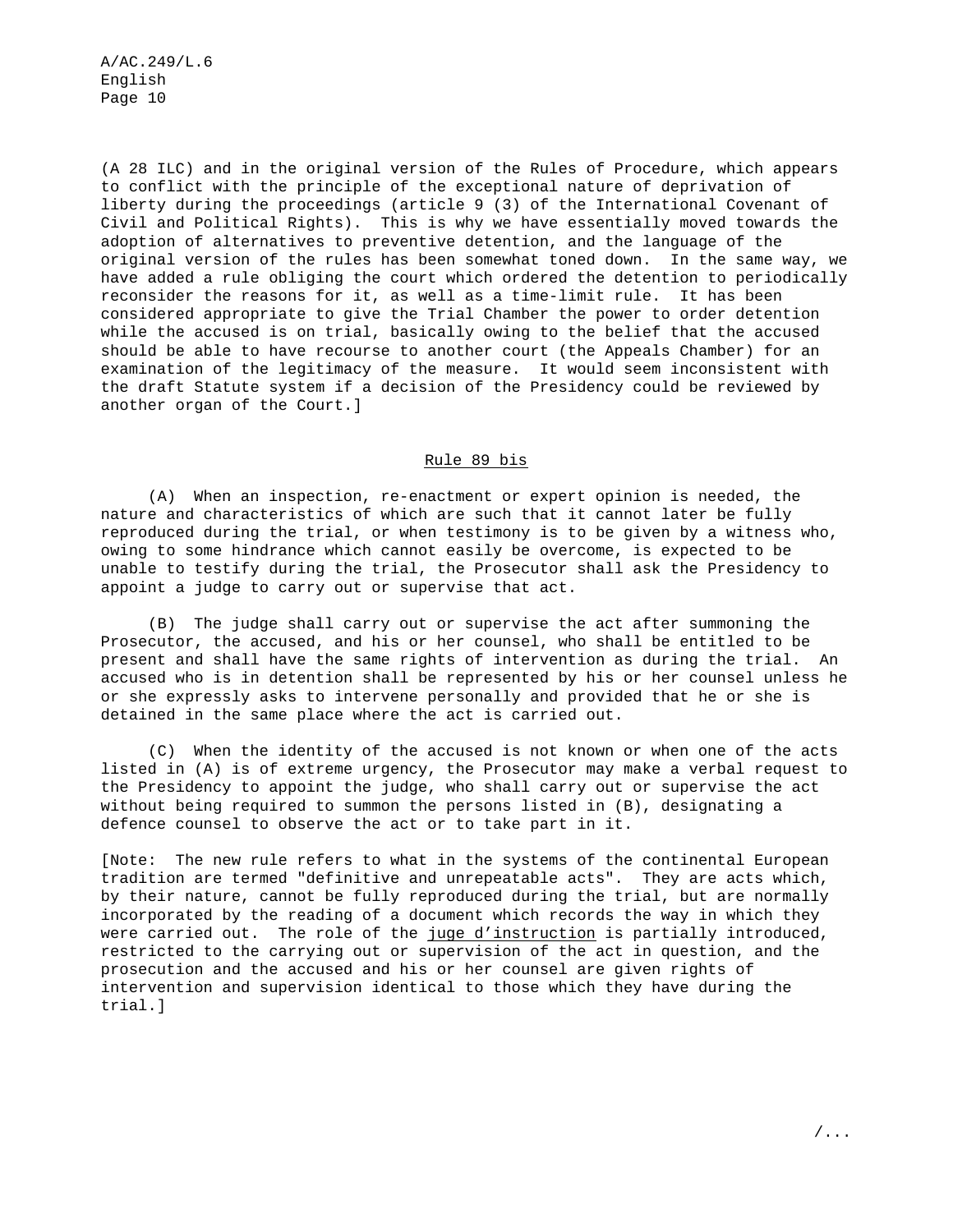# Rule 91

(C) The trial shall continue to take place in public in so far as the reasons for which proceedings were held in closed session cease to exist.

[Note: The addition is intended to ensure the principle of public trial. When the exceptional situation which justified the closure of the proceedings to the public no longer exists, the trial must resume in the normal way, with the public being allowed access to the courtroom.]

#### Rule 95

[It is proposed that sections (a) and (b) of paragraph (B) (i) should be deleted, because of the danger that they may lead to an unacceptable restriction of the right of the accused to cross-examine and contradict witnesses.]

## Rule 100

(C) The accused may give evidence in his or her own defence, if he or she so desires. If he or she does so, his or her testimony shall be governed by the provisions of Rules 57 bis and 75.

[Note: While in common law systems the rule is that the accused is not at any time invited to give evidence during the trial, and that if he decides to do so of his own free will he is treated like any other witness, in continental European systems the reverse applies: the accused is invited to give evidence, he may refrain from doing so and, should he wish to give evidence, he does so under the rules which govern his questioning during the pre-trial phase - that is, unlike witnesses, he is not required to promise to tell the truth. We have struck a balance between the two: the accused gives evidence only if he decides to do so spontaneously and voluntarily; if he does, all the restrictions and principles set out in Rules 57 bis and 75 apply.]

Rule 104

(B) The judgement shall include:

(i) Details of the court in which it was pronounced and the date; the first and last names of the accused and such other information as may serve to determine his personal identity;

(ii) An account of the events and circumstances which were the object of the initial accusation or its modification;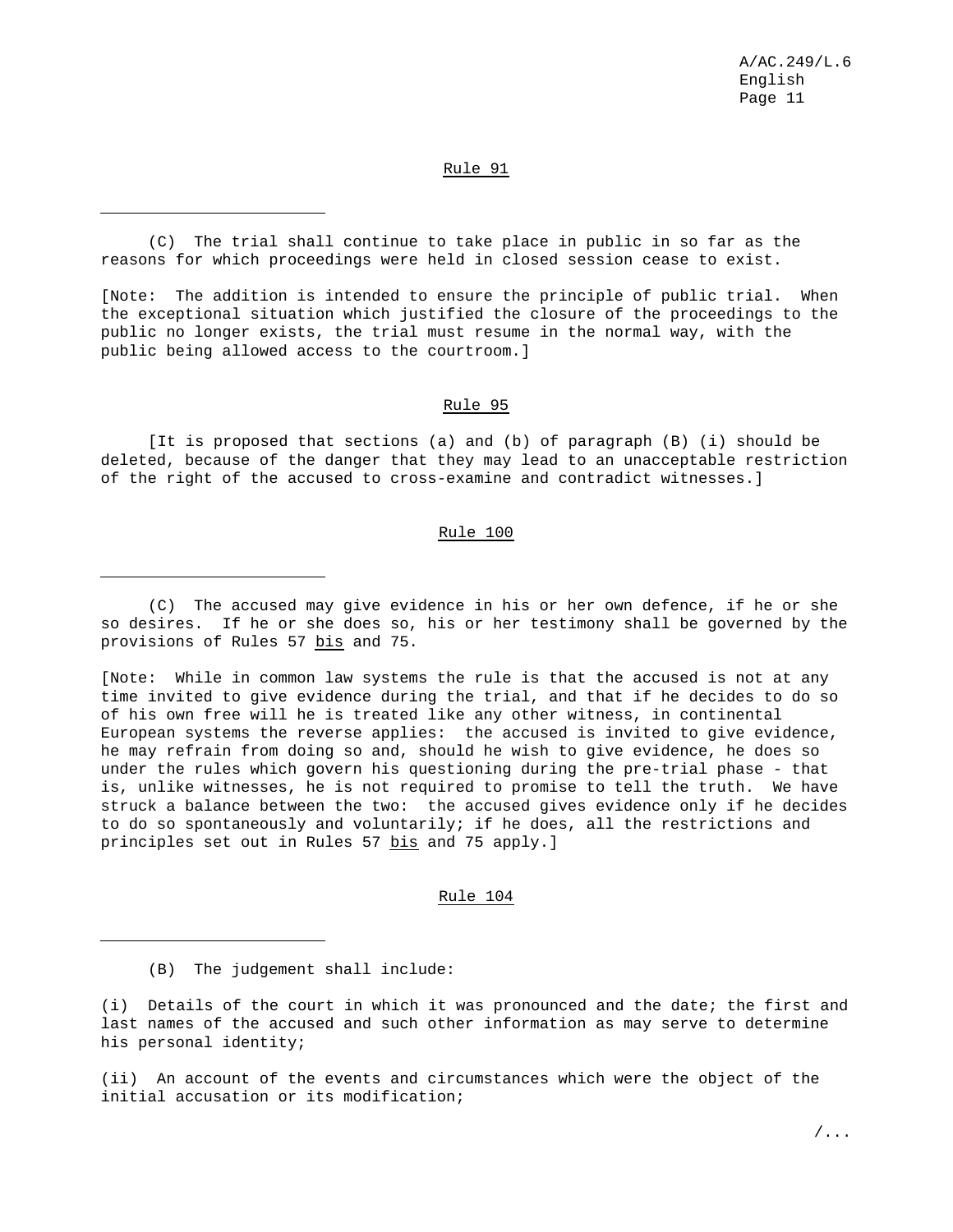(iii) The votes cast by the judges, with a concise description of their basis in fact and in law;

(iv) The precise determination of the offence which the Appeals Chamber considers to have been proved;

(v) The substantive part, with an indication of the legal provisions applied;

(vi) The signature of the judges; however, if one of the members of the Trial Chamber has been prevented from signing the judgement subsequent to the deliberation and vote, that shall be indicated and the judgement shall be valid without the signature.

(C) The judgement may not go beyond the act and circumstances described in the indictment, or amended indictment, if any.

[Note: Both the draft Statute and the draft Rules of Procedure are premised on a system of professional judges and not jurors. Professional judges are generally required to state the de facto and de jure grounds on which their decisions are based (acquittal or conviction). The proposed new paragraph (B) establishes, precisely, the obligation of the members of the Trial Chamber to state the grounds for the judgement and, at the same time, it regulates the other requirements which the judgement should fulfil. Lastly, the principle of consistency between indictment and judgement is established: the court may not hand down a judgement on acts which have not been included in the indictment or an amendment thereto.]

# Rule 106

(G) Persons who have a duty to keep an official or personal secret in connection with the subject of their testimony shall not be admitted as witnesses. If called upon to testify, they shall appear, explain the reason why they are required to keep the secret and refuse to testify.

(H) If the Trial Chamber finds that the witness has no grounds for invoking the right to refuse to testify or the need to keep a secret, it shall order him or her to testify.

[Note: Paragraphs (F), (G) and (H) combined establish limits on summoning witnesses. First, the spouse and close relatives of the accused are entitled to refuse to testify; the idea is to avoid placing those witnesses in the difficult position of having to decide between testifying against someone to whom they

<sup>(</sup>F) The spouse of a suspect, his or her ancestors or descendants, his or her close relatives - either blood relatives or relatives by adoption - or a person who lives with the accused and is bound to him or her by ties of affection may refuse to testify. Such persons shall be informed of their right to refuse to testify before each testimony begins. They may exercise that right even while they are testifying, including in response to specific questions.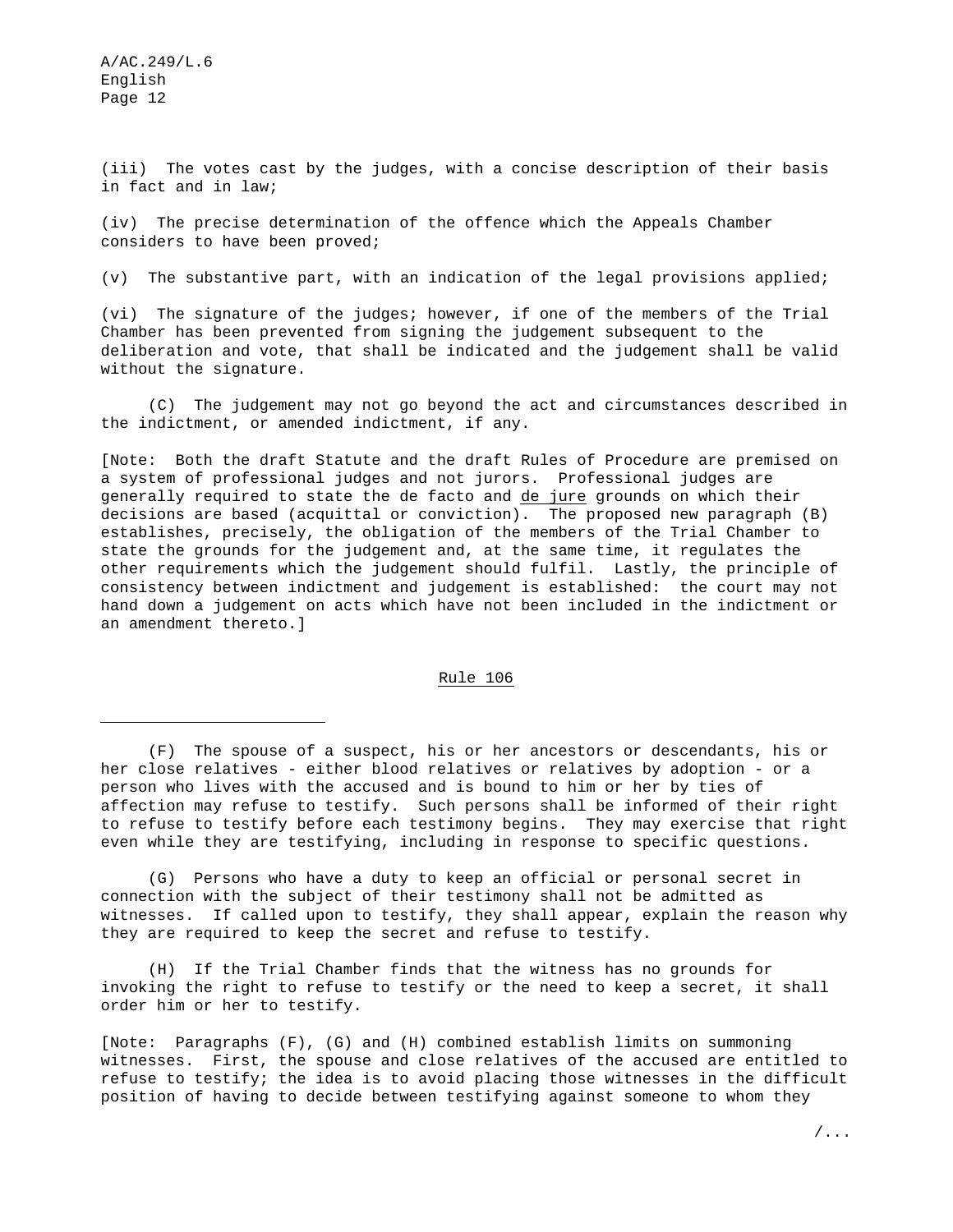have an emotional tie and committing the crime of giving false testimony. In turn, those paragraphs establish the obligation of the Trial Chamber not to admit testimony of persons required to keep a professional or personal secret.]

# Rule 112

Evidence that has been obtained by methods which cast serious doubt on its reliability shall not be admitted. Evidence obtained in violation of the rules established in the Statute or any rules which the Court shall subsequently decide, or by methods that violate internationally protected human rights, shall also not be admitted.

[Note: The Rule seeks to establish in greater detail the scope of the rule of exclusion of illegally obtained evidence. If the procedure established in the Statute and in the Supplementary Rules decided by the Court is not respected, evidence obtained through irregular acts or in violation of internationally recognized human rights shall be inadmissible.]

## Rule 113

[It is proposed that paragraph (b) (iv) should be deleted.]

[Note: From the perspective of the accused's right to a defence, it does not seem possible, as provided in the draft, to bar all information on the victim's previous sex life. It is not difficult to imagine the existence of cases in which the victim's previous sexual conduct is a relevant piece of information in the determination of the accused person's criminal liability, and it is therefore not clear how the accused can be denied the right to prove his innocence of the charges brought against him on the basis of that same information. If it is feared that this right will be used abusively or in a manner that is humiliating to the victim, this may be resolved by the Trial Chamber's power to exercise controls.]

## Rule 142

<sup>(</sup>D) The Appeals Chamber may rule only on objections formulated by the parties in their appeals. When the decision has been appealed only by the accused, it cannot be amended to his or her detriment.

<sup>[</sup>Note: This addition is aimed at setting the limits within which the Appeals Chamber may decide on the case. First, the Chamber may not go into aspects of the appealed decision which have not been submitted for its consideration by the parties. The second limitation is self-evident: an appeal brought solely by the accused, in accordance with his or her right to obtain a revision of the judgement, may not expose him or her to more harmful consequences. The solution would be even clearer if the Prosecutor was denied the possibility of appealing an acquittal.]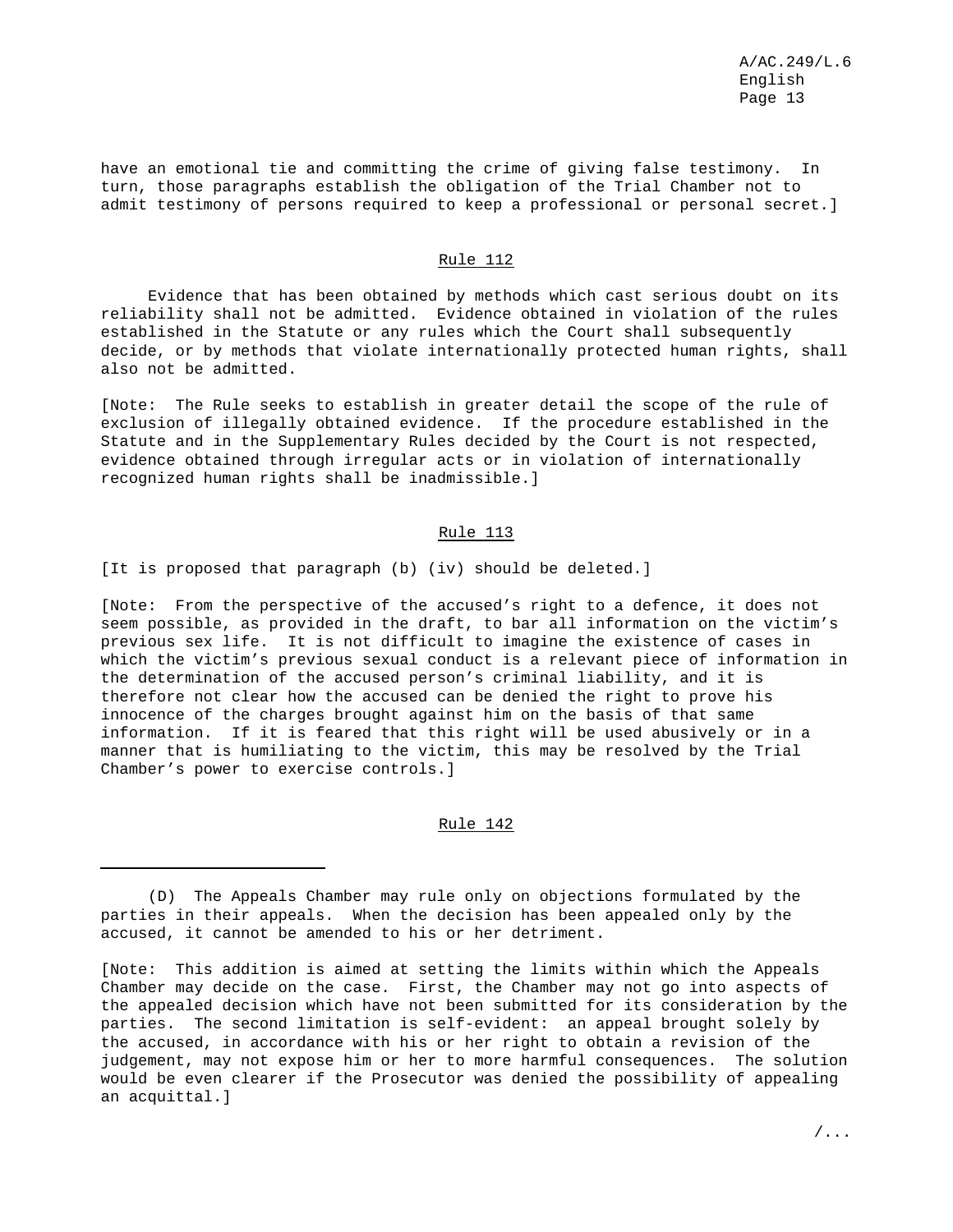# Rule 144

[A second paragraph is added.] The conviction shall be reviewed when:

(i) Additional evidence has been discovered which was not available at the time the conviction was handed down or confirmed and which could have had a decisive influence on the judgement;

(ii) It is proved that conclusive evidence, considered in the judgement, has no probative value because it was false, invalid, tampered with or forged;

(iii) It is proved that one of the judges who participated in the judgement or in its confirmation committed, in the case in question, a serious breach of his duties;

(iv) A previous judgement in favour of conviction was annulled;

(v) A more lenient criminal law than that applied in the conviction should be applied retroactively.

[Note: The reasons for revision of the conviction are not developed in the draft Statute. The rules proposed herein reflect the classic cases which lead to a revision of judgement.]

#### PART XIII

#### SUMMARY PROCEDURE

#### Rule 145

In the case set forth in paragraph (iv) of Rule 74, the Trial Chamber shall adopt the following procedure:

(A) The Trial Chamber shall hear the indictment by the Prosecutor and the penalty he seeks. Immediately thereafter, it shall hear the accused. If the accused does not reaffirm his admission of the facts, or does not agree to the application of the summary procedure, the trial shall continue in accordance with the normal procedure and the admission by the accused shall be considered as not having been made. After it has heard the Prosecutor and the accused, the Trial Chamber shall hand down its decision unless it believes that evidence needs to be produced.

(B) The Trial Chamber may acquit or convict the accused, basing its judgement on the description of the act described in the indictment and admitted by the accused. In the case of a conviction, the penalty may not exceed that requested by the Prosecutor.

(C) If the Trial Chamber deems it appropriate to follow the normal procedure in order to obtain a better understanding of the facts or because a penalty more severe than that requested might be necessary, it shall order that the trial continue in accordance with that procedure.